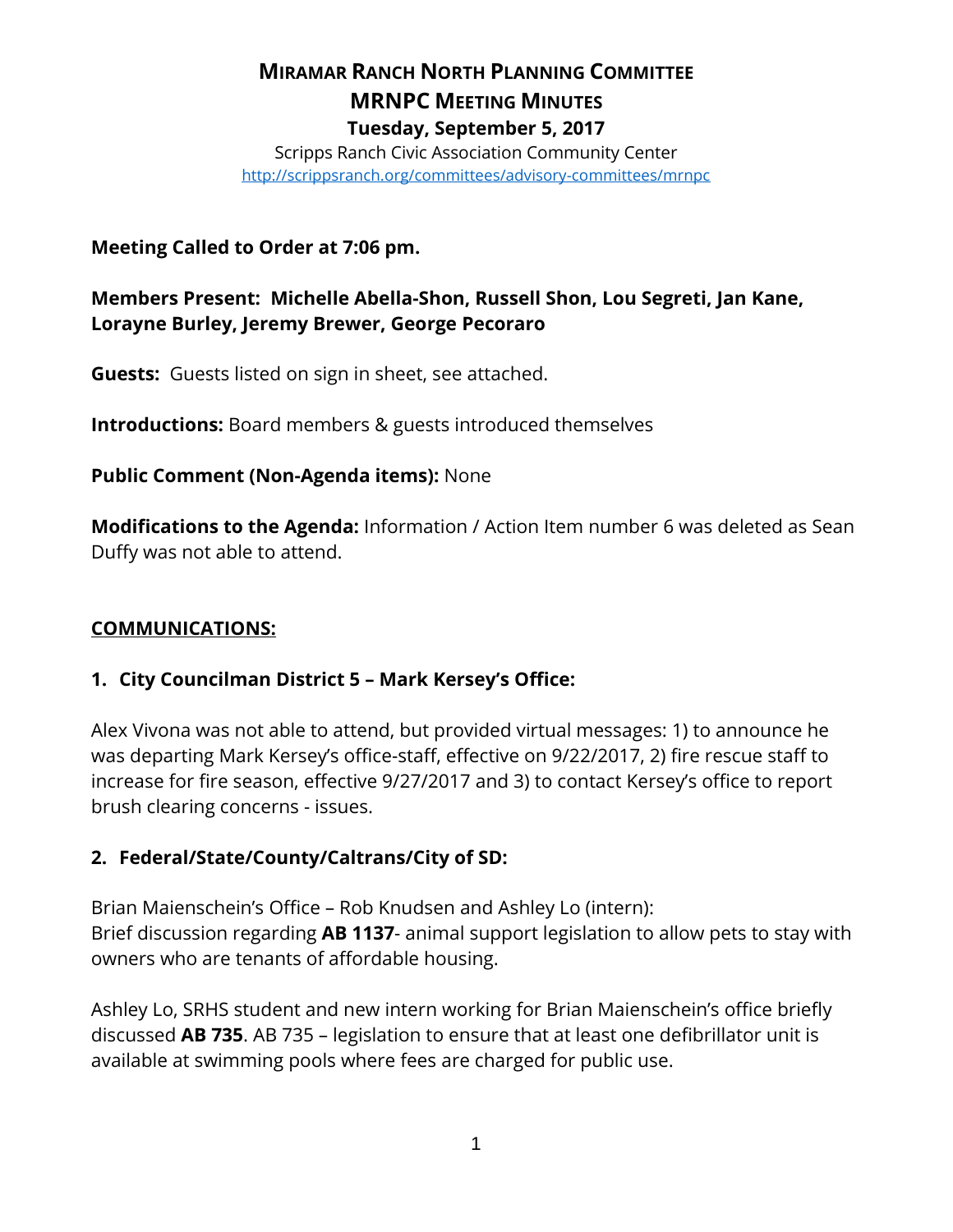## **3. Scripps Ranch Planning Group:**

Update Bob Ilko: Carroll Canyon – I15 & Carroll Canyon Road (Sudberry Project): Voted on final EIR; did not receive required 11 yea votes, thus it did not pass. Final vote (10 y; 8 n)

# **4. Scripps Ranch Civic Association:**

Update: Bob Ilko: SRCA is working with SDG&E as the electric transmission line construction is moving down Pomerado Road for traffic issues now that school has started. The transmission line construction is expected to take 16 to 18 months to complete.

Recognition night has been set for the first Monday in April 2018 (April 3, 2018).

## **PRESENTATIONS/DISCUSSIONS/ACTION ITEMS:**

#### **Information/Action Items:**

## **1. Community Choice Energy for Climate Action Plan** –

Joyce Lane and Monica Prado of SD350 presented information about Community Choice Energy (CCE). Briefly, CCE, structured as a not-for-profit entity, allows cities and counties to purchase cleaner power provided to consumers at a competitive or lower price. It's a partnership between the city and utility – SDG&E. Various benefits were discussed. For more information, you can visit their website at:

#### <https://www.climateactioncampaign.org/>

MRNPC to consider writing a letter of recommendation and support for CCE - Climate Action Plan.

The City's plan is for clean energy by 2035.

#### **2. SDUSD Proposed Mixed Use Development Report:**

Lorayne Burley – no update; the community is still waiting for the submission of draft EIR.